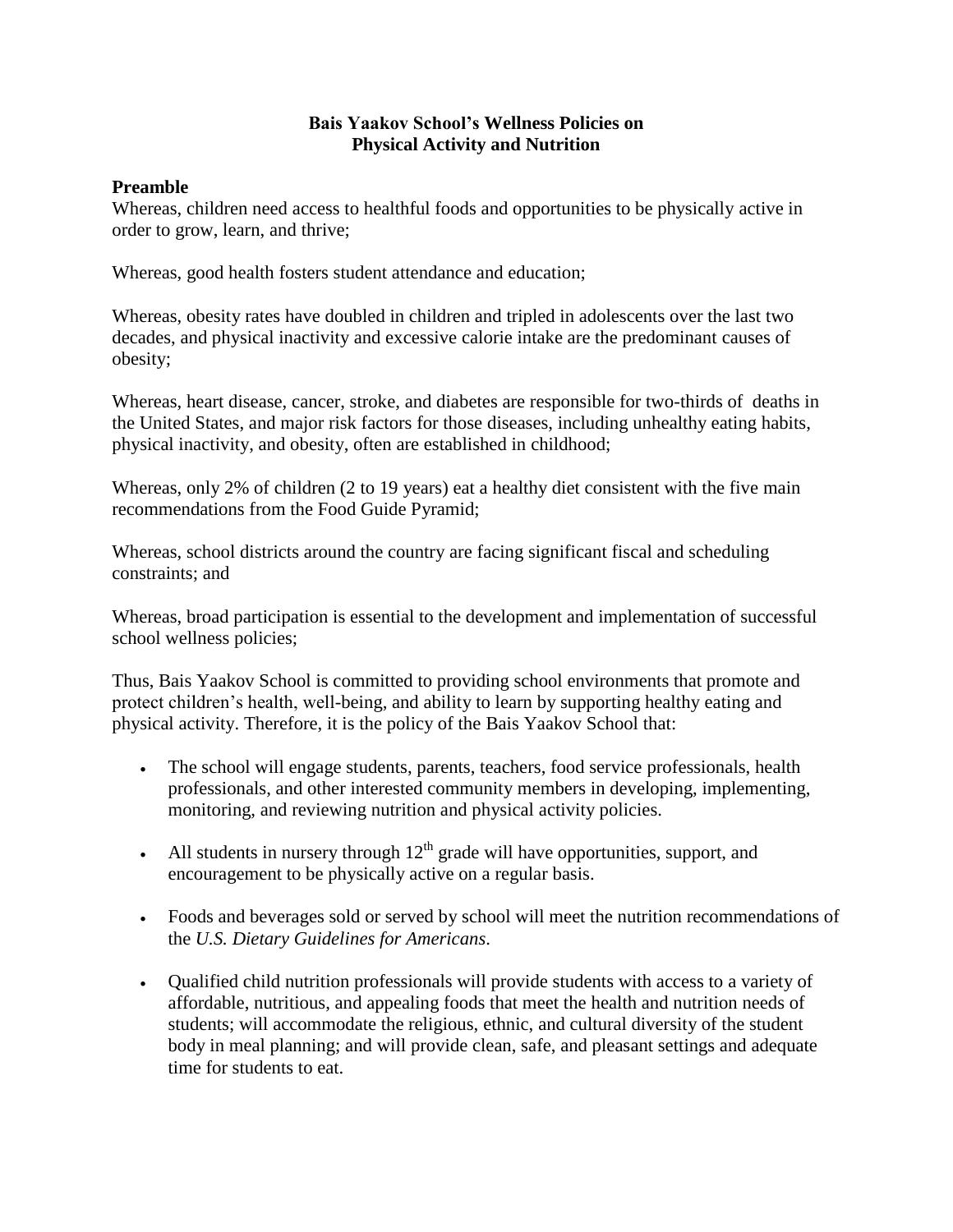- To the maximum extent practical, we will participate in the National School Lunch Program.
- The school will provide nutrition education and physical education to foster lifelong habits of healthy eating and physical activity, and will establish linkages between health education and school meal programs, and with related community services.

# **TO ACHIEVE THESE POLICY GOALS:**

## **I. School Health Council**

The Administration and Volunteer Coordinators (hereby known as School Health Council) will create, strengthen, or work to develop, implement, monitor, review, and, as necessary, revise school nutrition and physical activity policies. The council also will serve as the resource to the school for implementing those policies. (A school health council consists of a group of individuals representing the school and community, and should include parents, students, members of the school board, school administrators, teachers, health professionals, and members of the public.)

## **II. Nutritional Quality of Foods and Beverages Sold and Served on Campus**

### **School Meals**

Meals served through the National School Lunch Program will:

- be appealing and attractive to children;
- be served in clean and pleasant settings;
- meet, at a minimum, nutrition requirements established by local, state, and federal statutes and regulations (i.e. USDA regulations);
- offer a variety of fruits and vegetables; and
- serve only low-fat (1%) and fat-free milk and nutritionally-equivalent nondairy alternatives (to be defined by USDA).

**Free and Reduced-priced Meals**. Bais Yaakov School will make every effort to eliminate any social stigma attached to, and prevent the overt identification of, students who are eligible for free and reduced-price school meals.

### **Meal Times and Scheduling**. Bais Yaakov School:

- will provide students with at least 20 minutes after sitting down for lunch;
- will schedule meal periods at appropriate times, *e.g.,* lunch should be scheduled between 11 a.m. and 1 p.m.;
- does not schedule tutoring, club, or organizational meetings or activities during mealtimes, unless students may eat during such activities; and
- will provide students access to hand washing or hand sanitizing before they eat meals or snacks.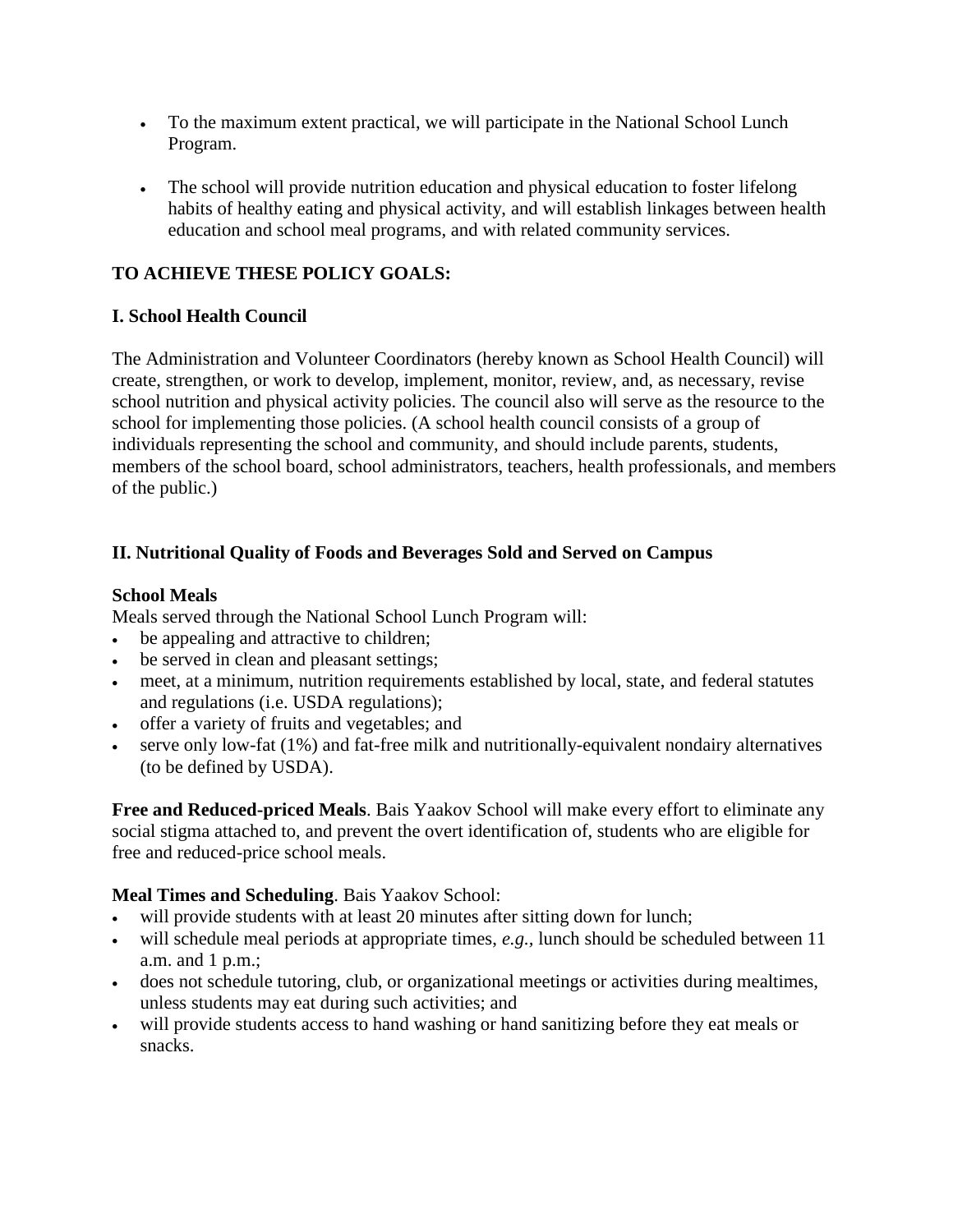**Qualifications of School Food Service Staff**. Qualified nutrition professionals will administer the school meal programs. As part of the school's responsibility to operate a food service program, we will provide continuing professional development for all nutrition professionals in school. Staff development programs should include appropriate certification and/or training programs for child nutrition directors, school nutrition managers, and cafeteria workers, according to their levels of responsibility.

**Sharing of Foods and Beverages**. Schools discourages students from sharing their foods or beverages with one another during meal or snack times, given concerns about allergies and other restrictions on some children's diets.

**Fundraising Activities**. To support children's health and school nutrition-education efforts, school fundraising activities will try not to involve food for fundraisers. The school will encourage fundraising activities that promote physical activity. The school will make available a list of ideas for suggested fundraising activities. A list of specific ideas is attached.

**Snacks**. Snacks served during the school day or in after-school care or enrichment programs will make a positive contribution to children's diets and health, with an emphasis on serving fruits and vegetables as the primary snacks and water as the primary beverage. Schools will assess if and when to offer snacks based on timing of school meals, children's nutritional needs, children's ages, and other considerations. The school will make a list of healthful snack items available to teachers and parents. A list of examples for healthful snack items is attached.

**Rewards**. The school will try not use foods or beverages, especially those that do not meet the nutrition standards as rewards for academic performance or good behavior, and will not withhold food or beverages (including food served through school meals) as a consequence for underperformance.

**Celebrations**. The school will try to limit celebrations that involve food during the school day to no more than one party per class per week. Birthday parties will include no more than one food or beverage that does not meet nutrition standards for foods and beverages and will be served after lunch. The school will disseminate a list of healthy party ideas to parents and teachers.

**Food Deliveries.** Parents will be asked to refrain from delivering special food items during the school day (treats, slurpees, donuts, restaurant food) to their children without permission from the School.

### **III. Nutrition and Physical Activity Promotion**

**Nutrition Education and Promotion**. Bais Yaakov School aims to teach, encourage, and support healthy eating by students. The school provides nutrition education and engage in nutrition promotion that:

 is offered at each grade level as part of a sequential, comprehensive, standards-based program designed to provide students with the knowledge and skills necessary to promote and protect their health;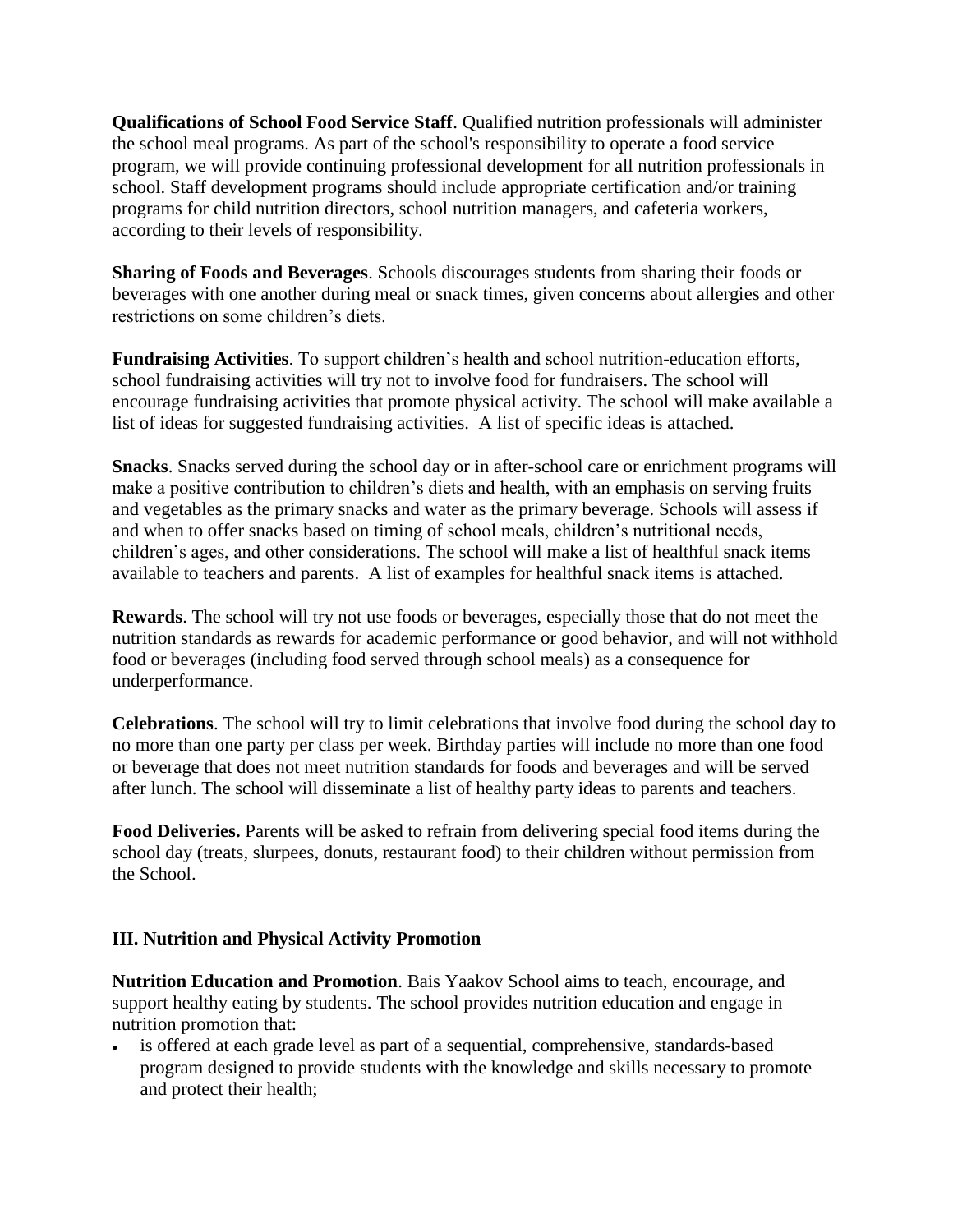- is part of not only health education classes, but also classroom instruction in subjects such as math, science, language arts, social sciences, and elective subjects;
- promotes fruits, vegetables, whole grain products, low-fat and fat free dairy products, healthy food preparation methods, and health enhancing nutrition practices; and
- emphasizes caloric balance between food intake and energy expenditure (physical activity/exercise);

**Integrating Physical Activity into the Classroom Setting**. For students to receive the nationally-recommended amount of daily physical activity (*i.e.,* at least 60 minutes per day) and for students to fully embrace regular physical activity as a personal behavior, students need opportunities for physical activity beyond physical education class. Toward that end:

- classroom health education will complement physical education by reinforcing the knowledge and self-management skills needed to maintain a physically-active lifestyle and to reduce time spent on sedentary activities, such as watching television or playing computer games;
- opportunities for physical activity will be incorporated into other subject lessons; and
- Classroom teachers will provide short physical activity breaks between lessons or classes, as appropriate.

**Communications with Parents**. Bais Yaakov School will support parents' efforts to provide a healthy diet and daily physical activity for their children.

## **IV. Physical Activity Opportunities and Physical Education**

**Daily Physical Education (P.E.)**. All students in grades nursery- $12<sup>th</sup>$  grade, including students with disabilities, special health-care needs, and in alternative educational settings, will receive weekly structured physical education for the entire school year. All physical education will be taught by a certified physical education teacher. Nursery students have 25 minutes of P.E. every other week, elementary students have 30 minutes of P.E. every week, middle school students have P.E. 90 minutes every week and high school students have 90 minutes of P.E. every week.

**Daily Recess**. All elementary school students have 45 minutes a day of supervised recess, outdoors, during which the school encourages moderate to vigorous physical activity verbally and through the provision of space and equipment. The school discourages extended periods (*i.e.,* periods of two or more hours) of inactivity. When activities, such as mandatory school-wide testing, make it necessary for students to remain indoors for long periods of time, the school gives students periodic breaks during which they are encouraged to stand and be moderately active. The middle and high school students get 15 minutes of recess twice a day.

**Physical Activity and Punishment**. Teachers and other school personnel will not use physical activity (*e.g.,* running laps, pushups) or withhold opportunities for physical activity (*e.g.,* recess, physical education) as punishment.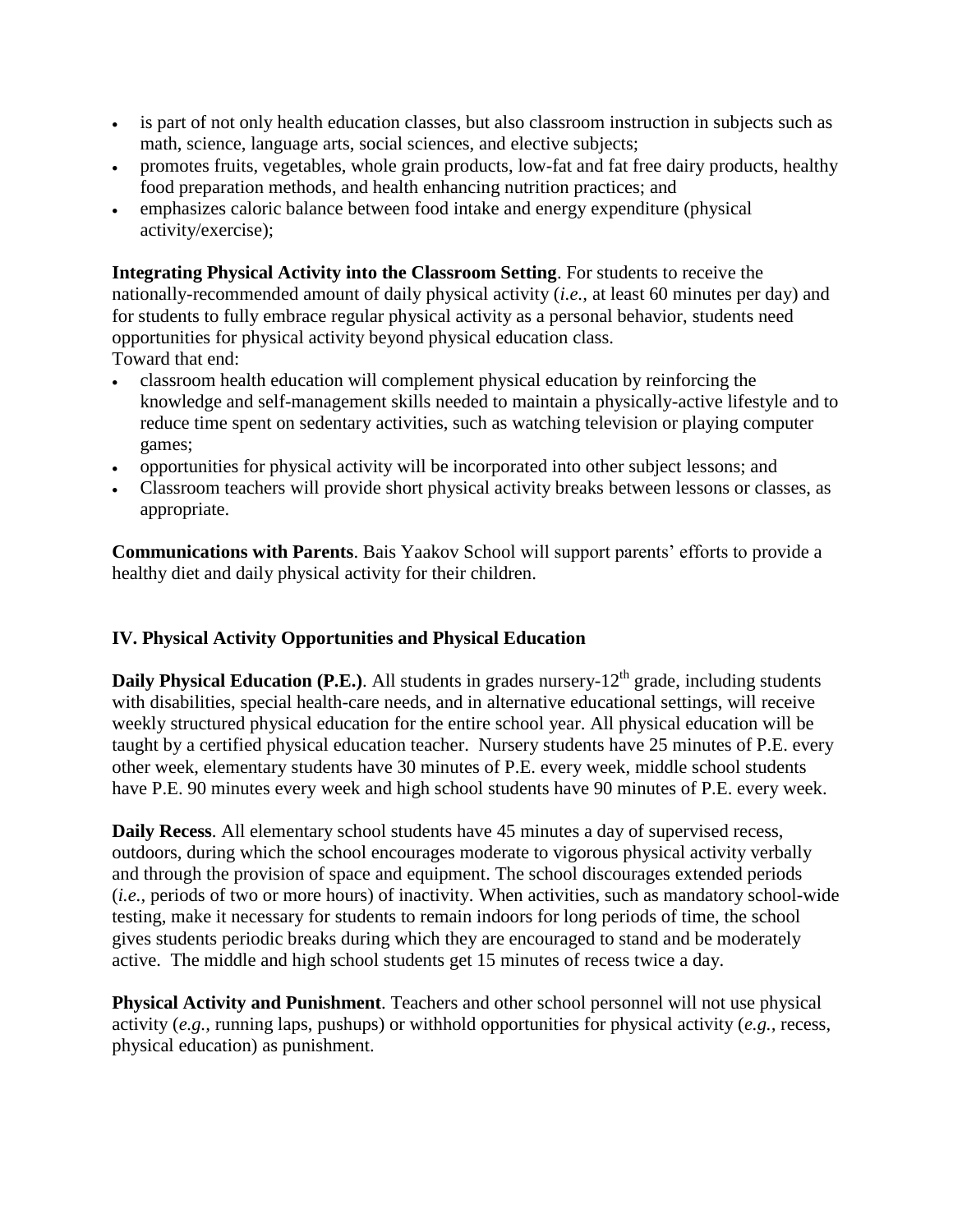**Safe Routes to School**. The school will assess and, if necessary and to the extent possible, make needed improvements to make it safer and easier for High School students to walk and bike to school. When appropriate, the district will work together with local public works, public safety, and/or police departments in those efforts. The school will encourage students to use public transportation when available and appropriate for travel to school, and will work with the local transit agency to provide transit passes for students.

**Use of School Facilities Outside of School Hours**. School spaces and facilities should be available to students, staff, and community members before, during, and after the school day, on weekends, and during school vacations. These spaces and facilities also should be available to community agencies and organizations offering physical activity and nutrition programs. School policies concerning safety will apply at all times.

### **Monitoring and Policy Review**

**Monitoring.** The designee will ensure compliance with established school nutrition and physical activity wellness policies. The designee will ensure compliance with those policies in his/her school and will report on the school's compliance to the school Principal and COO. School food service staff will ensure compliance with nutrition policies within school food service areas and will report on this matter to the Chairman of the School Health Council. In addition, the school will report on the most recent USDA School Meals Initiative (SMI) review findings and any resulting changes.

**Policy Review**. To help with the initial development of the school's wellness policies, the school will conduct a baseline assessment of the school's existing nutrition and physical activity environments and policies. The results of the school assessments will be compiled to identify and prioritize needs. Assessments will be repeated every three years to help review policy compliance, assess progress, and determine areas in need of improvement. As part of that review, the school will review our nutrition and physical activity policies; provision of an environment that supports healthy eating and physical activity; and nutrition and physical education policies and program elements. The school will, as necessary, revise the wellness policies and develop work plans to facilitate their implementation.

### **Coordinated School Health Council Members:**

Rabbi Zalman Nissel, MBA, Chief Executive Officer Eve Messing, Phys Ed Instructor Rena Glazer, Lunch Coordinator

*This institution is an equal opportunity provider.*